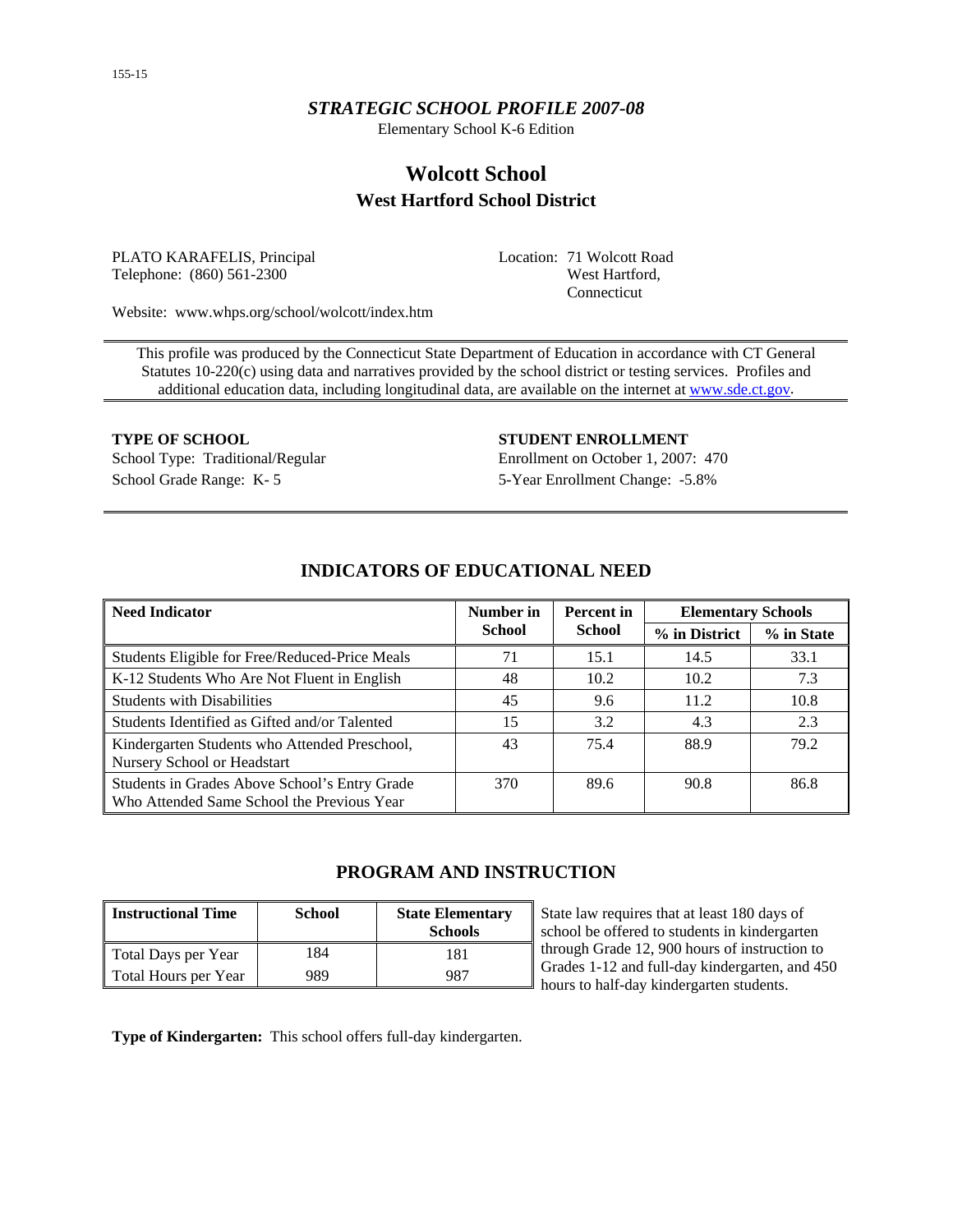| <b>Average Class Size</b> | <b>School</b> | <b>District</b> | <b>State</b> |
|---------------------------|---------------|-----------------|--------------|
| Kindergarten              | 19.3          | 19.7            | 18.1         |
| Grade 2                   | 21.3          | 20.7            | 19.3         |
| Grade 5                   | 26.7          | 22.7            | 20.9         |

| <b>Estimated Hours of Instruction Per Year in Selected Subject Areas</b> |                   |              |  |  |  |
|--------------------------------------------------------------------------|-------------------|--------------|--|--|--|
| Grade 5                                                                  | <b>School</b>     | <b>State</b> |  |  |  |
| Art                                                                      | 36                | 31           |  |  |  |
| <b>Computer Education</b>                                                | $\mathbf{\Omega}$ | 17           |  |  |  |
| English Language Arts*                                                   | 425               | 425          |  |  |  |
| Family and Consumer Science                                              | $\theta$          |              |  |  |  |
| Health                                                                   | 32                | 23           |  |  |  |
| Library Media Skills                                                     | 18                | 18           |  |  |  |
| <b>Mathematics</b>                                                       | 201               | 199          |  |  |  |
| $Music*$                                                                 | 36                | 33           |  |  |  |
| Physical Education                                                       | 54                | 40           |  |  |  |
| Science*                                                                 | 76                | 97           |  |  |  |
| Social Studies*                                                          | 75                | 92           |  |  |  |
| <b>Technology Education</b>                                              | 0                 |              |  |  |  |
| World Languages*                                                         | 36                | 10           |  |  |  |

#### **World Language**

Formal instruction (at least 1 hour per week) in Spanish starts in Grade K in this school. Statewide, 4.5% of elementary and middle schools that serve Grade K start world language instruction by this grade.

#### **Lunch**

An average of 30 minutes is provided for lunch during full school days.

\*Interdisciplinary Approach

| <b>Special Programs</b>                                                                                                 | <b>School</b> | <b>Elementary Schools</b> |              |
|-------------------------------------------------------------------------------------------------------------------------|---------------|---------------------------|--------------|
|                                                                                                                         |               | <b>District</b>           | <b>State</b> |
| % of K-12 Students in Bilingual Education Program or Receiving<br>English as a Second Language Services                 | 10.2          | 10.1                      | 7.1          |
| % of Identified Gifted and/or Talented Students Who Received<br><b>Services</b>                                         | 100.0         | 100.0                     | 78.6         |
| % of Special Education Students Attending This School Who Spent<br>Over 79% of Their Time with Their Non-Disabled Peers | 80.0          | 75.0                      | 79.1         |

# **LIBRARY AND COMPUTERS**

Free on-line access to periodicals, newspapers, and other resources is available to all Connecticut schools through the Connecticut Digital Library at

| <b>Instructional Computers and Library</b>        | <b>School</b> |                 | <b>Elementary Schools</b> |  |  |
|---------------------------------------------------|---------------|-----------------|---------------------------|--|--|
| <b>Materials</b>                                  |               | <b>District</b> | <b>State</b>              |  |  |
| # of Students Per Computer                        | 3.2           | 3.5             | 3.4                       |  |  |
| % of Computers with Internet Access               | 100.0         | 100.0           | 98.3                      |  |  |
| % of Computers that are High or Moderate<br>Power | 92.4          | 99.2            | 91.7                      |  |  |
| # of Print Volumes Per Student*                   | 33.5          | 33.6            | 27.7                      |  |  |
| # of Print Periodical Subscriptions               | 35            | 22              | 16                        |  |  |

www.iconn.org. \*Because a certain number of volumes are needed for a library of adequate breadth and depth, a small school may need a higher number of volumes per student.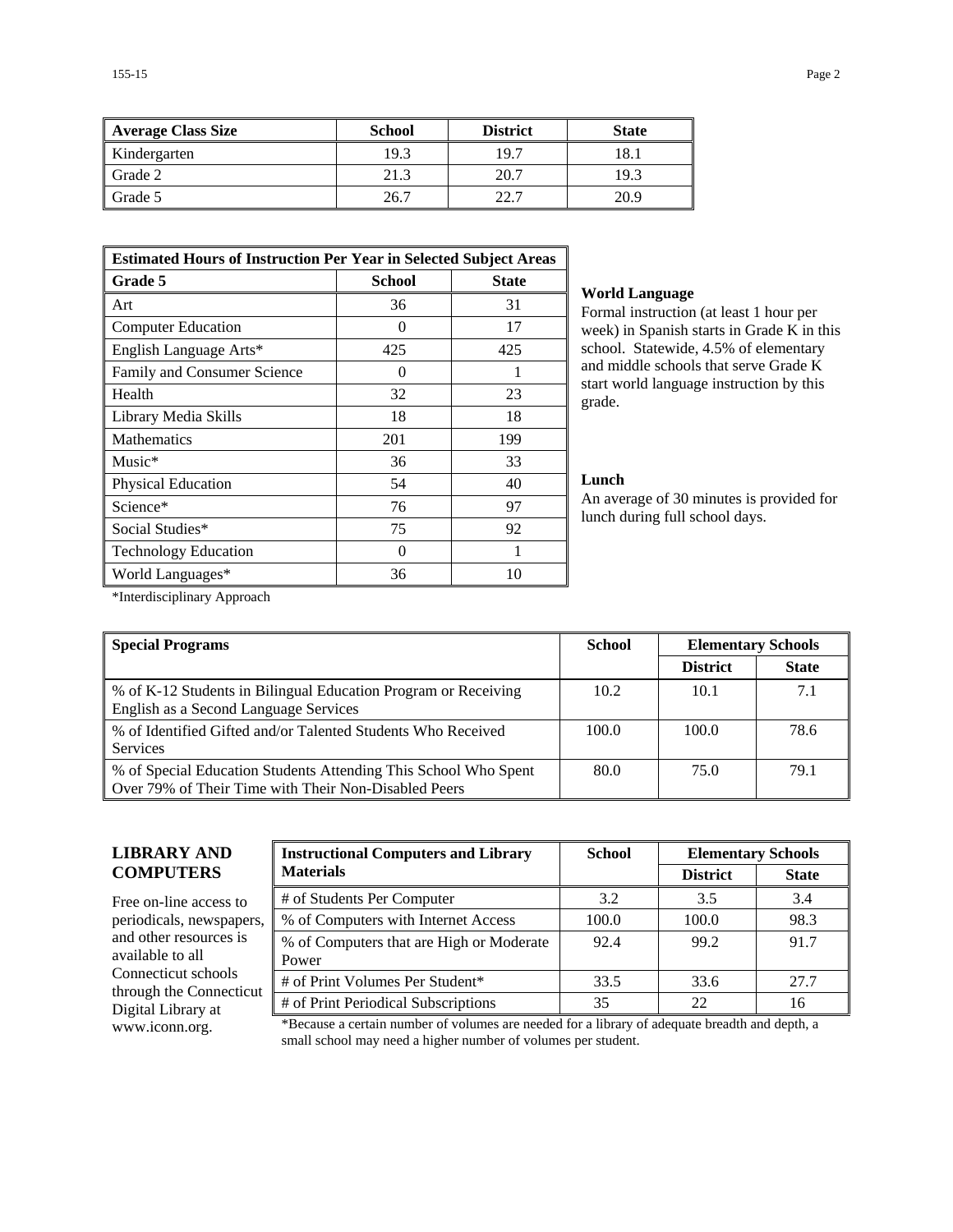### **SCHOOL STAFF**

| <b>Full-Time Equivalent Count of School Staff</b>                               |       |
|---------------------------------------------------------------------------------|-------|
| General Education: Teachers and Instructors                                     | 30.20 |
| Paraprofessional Instructional Assistants                                       | 2.50  |
| Special Education: Teachers and Instructors                                     | 3.00  |
| Paraprofessional Instructional Assistants                                       | 9.00  |
| Library/Media Specialists and Assistants                                        | 1.50  |
| Administrators, Coordinators, and Department Chairs                             | 1.00  |
| Instructional Specialists Who Support Teachers (e.g., subject area specialists) | 0.00  |
| Counselors, Social Workers, and School Psychologists                            | 1.40  |
| <b>School Nurses</b>                                                            | 1.00  |
| Other Staff Providing Non-Instructional Services and Support                    | 12.00 |

the full-time uivalent count, staff members working t-time in the ool are counted as action of full-time. r example, a cher who works f-time in a school ntributes  $0.50$  to the ool's staff count.

| <b>Teachers and Instructors</b>                      | <b>School</b> | <b>Elementary Schools</b> |              |
|------------------------------------------------------|---------------|---------------------------|--------------|
|                                                      |               | <b>District</b>           | <b>State</b> |
| Average Number of Years of Experience in Education   | 12.3          | 11.4                      | 13.2         |
| % with Master's Degree or Above                      | 81.6          | 78.1                      | 77.9         |
| Attendance, 2006-07: Average # of Days Absent Due to | 5.1           | 6.3                       | 8.7          |
| Illness or Personal Time                             |               |                           |              |
| % Assigned to Same School the Previous Year          | 68.4          | 68.2                      | 72.5         |

#### **HOME AND SCHOOL COMMUNICATION AND SUPPORT**

**Teacher E-Mail Addresses:** All teachers at this school have been issued e-mail addresses.

The following narrative about how this school promotes and supports parental involvement was submitted by this school.

At Wolcott School, we are committed to supporting the family's role in the education of our students. Our school sends home a comprehensive bi-weekly newsletter. The newsletter contains important information about curriculum, child development and school events and activities. Also, our Caring School Committee of teachers and parents is working to create strategies that will strengthen the home school connection. Teachers have been given planning time to develop materials and resources that will support parents' efforts to work at home with their children on a variety of learning activities. These resources will be made available to parents via hard copy as well as through our school website. For example, we have already sent home a flyer containing curriculum information as well as a set of activities/games that will help parents promote the development of math computation skills with their children at home.

Our teachers use the school website to communicate important information to parents on a regular basis. Many teachers have developed classroom websites that include daily homework assignments, links to helpful internet web pages, and curriculum updates. All teacher e-mail addresses are published and parents are encouraged to communicate with teachers in this manner. Parents are also encouraged to call teachers using our voicemail system. Parent conferences are formally held twice a year and parents may request additional conferences as needed. We are aware of the importance of reaching out to parents who are not fluent in English. Toward this end, we sponsor specific events for these families. For example, this year we will host several dinners for these families. At each event, the English for Speakers of Other Languages (ESOL) students will share their school accomplishments. Our Parent Teacher Organization (PTO) is broad based and very involved with all aspects of our mission. The PTO funds enriching experiences for students at all grade levels. These include extra curricular and cultural programs as well as numerous volunteer opportunities. With the help of our parents, our school has created The Wolcott Children's Forest. The goals of this family based project are to reclaim a forested area adjacent to the school while supporting the objectives of our science curriculum. All Children's Forest events promote student, parent and teacher cooperation to achieve these goals.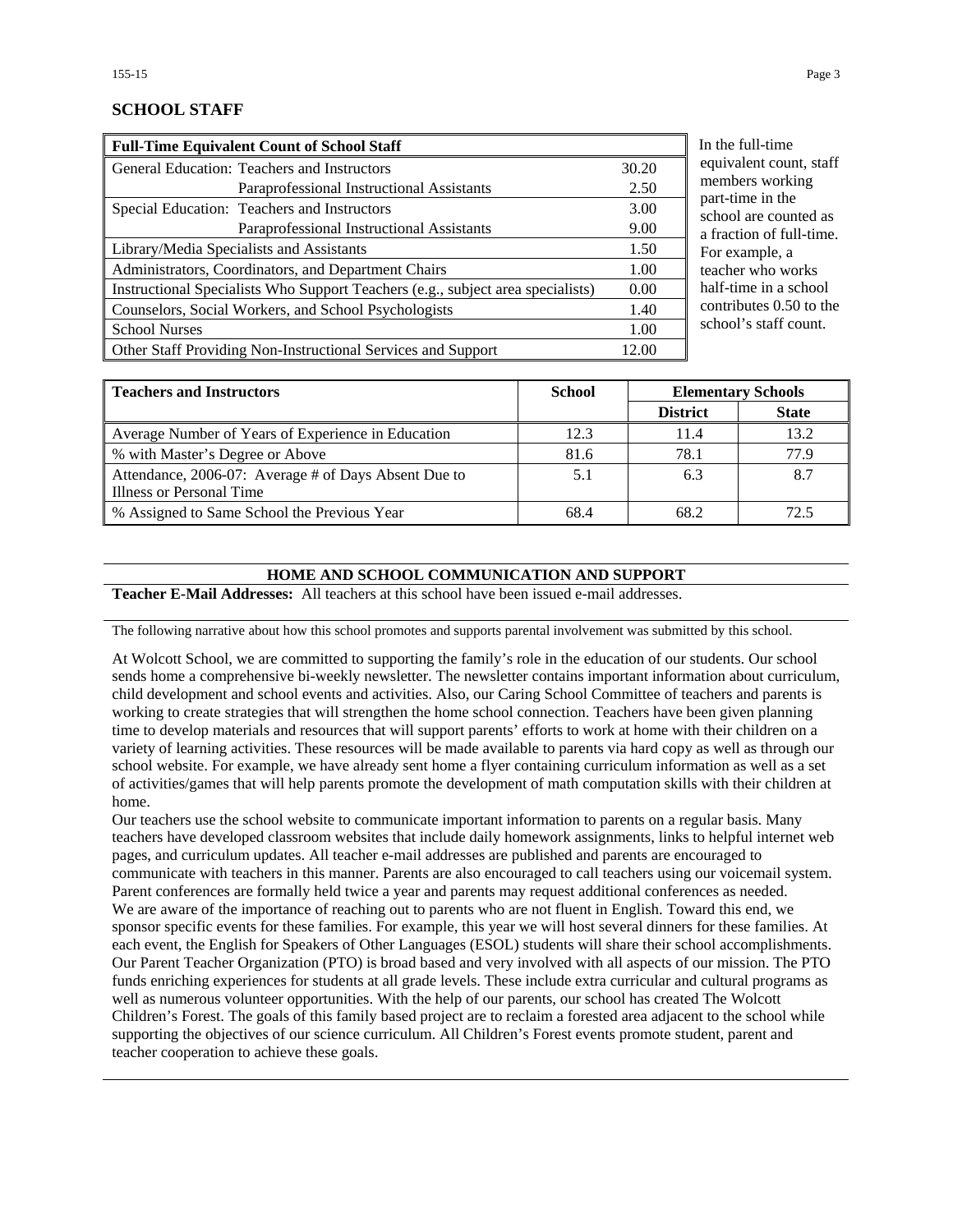| <b>Student Race/Ethnicity</b>              |     |      |  |  |  |  |
|--------------------------------------------|-----|------|--|--|--|--|
| <b>Race/Ethnicity</b><br>Number<br>Percent |     |      |  |  |  |  |
| American Indian                            |     | 0.2  |  |  |  |  |
| Asian American                             | 69  | 14.7 |  |  |  |  |
| <b>Black</b>                               | 46  | 9.8  |  |  |  |  |
| Hispanic                                   | 73  | 15.5 |  |  |  |  |
| White                                      | 281 | 59.8 |  |  |  |  |
| <b>Total Minority</b>                      | 189 | 40.2 |  |  |  |  |

# **SCHOOL DIVERSITY**

**Percent of Minority Professional Staff:** 0.0%

**Non-English Home Language**: 21.7% of this school's students (excluding prekindergarten students) come from homes where English is not the primary language. The number of non-English home languages is 23.

#### **EFFORTS TO REDUCE RACIAL, ETHNIC, AND ECONOMIC ISOLATION**

Below is the description submitted by this school of how it provides educational opportunities for its students to interact with students and teachers from diverse racial, ethnic, and economic backgrounds.

In an effort to reduce racial, ethnic, and economic isolation, Wolcott School offered several distinct programs: The Hillcrest Area Neighborhood Outreach Center (HANOC), Town Meeting, the Caring School initiative and several events designed to celebrate our school's diversity.

• The HANOC Center is on Hillcrest Avenue. Over 60 lower income and minority children from this area attend our school. Through open houses, block parties, and other events, elementary age students are encouraged to visit the center. Parent workshops and related services are also offered at the center. We have sponsored individual families in need, and we have donated computer equipment and furniture to the center. Our school-based social worker coordinates the activities at Wolcott School with HANOC.

• Our school holds a 10 minute welcoming assembly every Monday morning in the auditorium. We also hold a 40 minute Town Meeting every Friday in the auditorium. All students and teachers attend both assemblies. Everyone from our school community is also invited to attend. At these forums we share student accomplishments in academics, arts, leadership, and athletics. The accomplishments of children from all racial, ethnic, and economic backgrounds are celebrated. Parent attendance at Harambe and Town Meeting is consistently high and is representative of all families in our school community.

• Each year we sponsor several evening events to celebrate the diversity of our school population. These events include an International Night and a Family Dance Night featuring dances from around the world.

• Last year, we began to explore more meaningful ways to support our low income and/or minority families. For example, we arranged bus transportation for groups of families to attend evening events. This year, we have a Caring School committee of parents and teachers who are eager to continue and extend this work.

# **STUDENT PERFORMANCE AND BEHAVIOR**

| <b>Physical Fitness: % Reaching</b><br><b>Health Standard on All Four Tests*</b> | <b>School</b> | <b>District</b> | <b>State</b> | % of Schools in State with Equal or<br><b>Lower Percent Reaching Standard</b> |
|----------------------------------------------------------------------------------|---------------|-----------------|--------------|-------------------------------------------------------------------------------|
| Grade 4                                                                          | 21.6          | 40.9            | 33.8         | 28.4                                                                          |
| Grade 6                                                                          | N/A           | N/A             | N/A          | N/A                                                                           |

\*Includes tests for flexibility, abdominal strength and endurance, upper-body strength and aerobic endurance.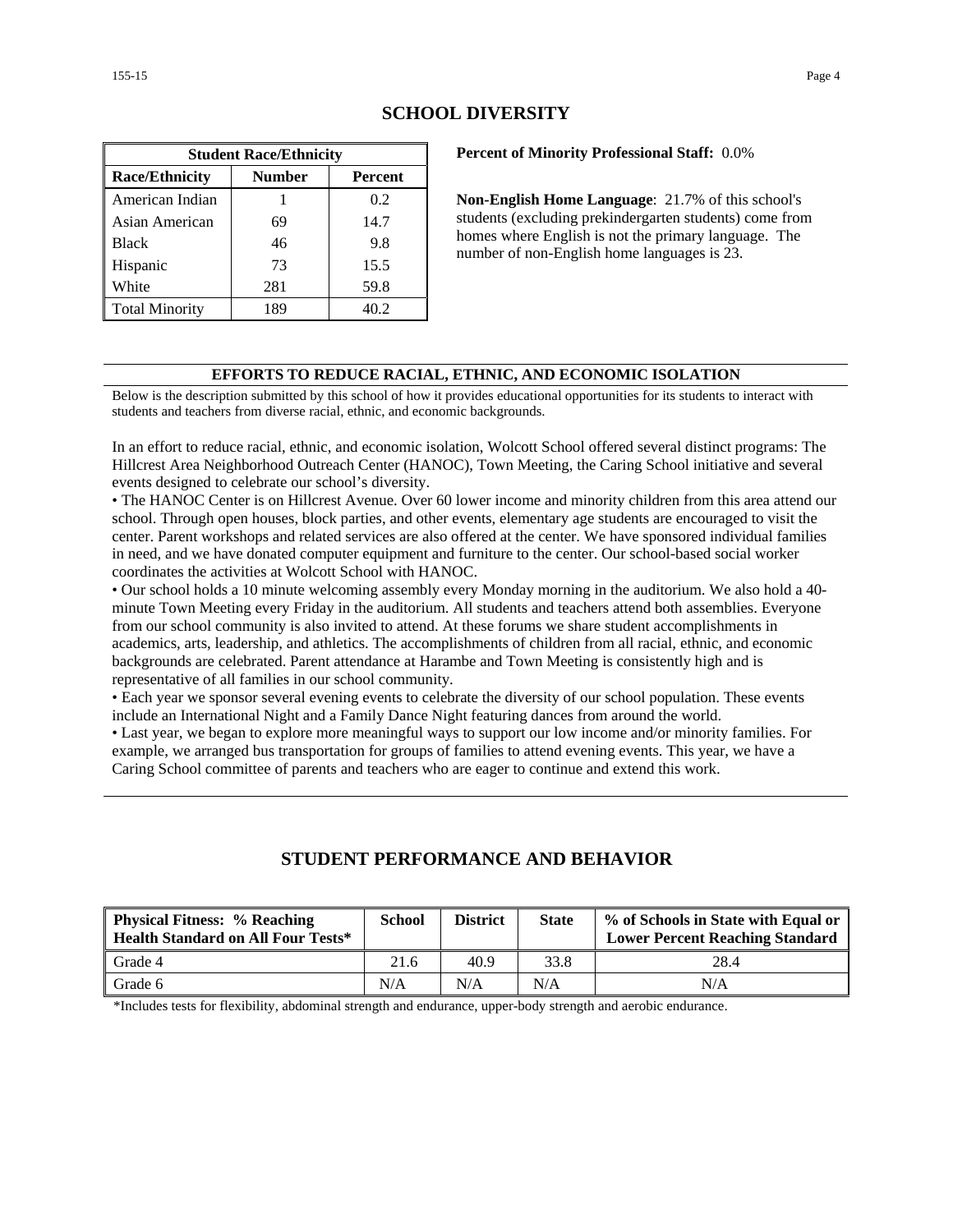| <b>Grade and CMT</b><br><b>Subject Area</b> | <b>School</b> | <b>District</b> | <b>State</b> | % of Schools in State<br>with Equal or Lower<br><b>Percent Meeting Goal</b> | These results reflect<br>the performance of |
|---------------------------------------------|---------------|-----------------|--------------|-----------------------------------------------------------------------------|---------------------------------------------|
| Grade 3 Reading                             | 68.3          | 65.1            | 52.0         | 78.1                                                                        | students with                               |
| Writing                                     | 85.7          | 76.0            | 63.4         | 92.4                                                                        | scoreable tests who<br>were enrolled in the |
| <b>Mathematics</b>                          | 81.3          | 71.9            | 60.0         | 85.2                                                                        | district at the time of                     |
| Grade 4 Reading                             | 74.8          | 70.7            | 55.9         | 81.0                                                                        | testing, regardless of                      |
| Writing                                     | 73.5          | 71.0            | 62.9         | 66.0                                                                        | the length of time                          |
| <b>Mathematics</b>                          | 72.8          | 71.7            | 60.3         | 70.4                                                                        | they were enrolled<br>in the district.      |
| Grade 5 Reading                             | 61.3          | 71.6            | 62.2         | 44.7                                                                        | Results for fewer                           |
| Writing                                     | 65.0          | 75.2            | 64.5         | 47.7                                                                        | than 20 students are                        |
| <b>Mathematics</b>                          | 68.8          | 78.6            | 65.9         | 53.6                                                                        | not presented.                              |
| Science                                     | 36.3          | 62.5            | 54.9         | 29.5                                                                        |                                             |
| Grade 6 Reading                             | N/A           | N/A             | N/A          | N/A                                                                         |                                             |
| Writing                                     | N/A           | N/A             | N/A          | N/A                                                                         |                                             |
| <b>Mathematics</b>                          | N/A           | N/A             | N/A          | N/A                                                                         |                                             |

**Connecticut Mastery Test, Fourth Generation, % Meeting State Goal.** The Goal level is more demanding than the Proficient level, but not as high as the Advanced level, reported in the No Child Left Behind Report Cards.

For more detailed CMT results, go to [www.ctreports.](http://www.ctreports/)

To see the NCLB Report Card for this school, go to [www.sde.ct.gov](http://www.sde.ct.gov/) and click on "No Child Left Behind."

| <b>Student Attendance</b> | School | <b>District Elementary Sch.</b> | <b>State Elementary Sch.</b> |
|---------------------------|--------|---------------------------------|------------------------------|
| % Present on October 1    | 97.9   | 97.3                            | 96.4                         |

#### **Disciplinary Offenses**

Disciplinary offenses committed by students include all serious offenses, offenses involving drugs, alcohol, or tobacco, and all incidents resulting in suspension or expulsion. For more information and data on disciplinary offenses, go to [www.sde.ct.gov,](http://www.sde.ct.gov/) click on "CEDaR" and then on "Student Data."

| <b>Number of Incidents by Disciplinary Offense Category, 2006-07</b> |                             |                       |
|----------------------------------------------------------------------|-----------------------------|-----------------------|
| <b>Offense Category*</b>                                             | <b>Location of Incident</b> |                       |
|                                                                      | School                      | <b>Other Location</b> |
| Violent Crimes Against Persons                                       | N/A                         | N/A                   |
| <b>Sexually Related Behavior</b>                                     | N/A                         | N/A                   |
| Personally Threatening Behavior                                      | N/A                         | N/A                   |
| Theft                                                                | N/A                         | N/A                   |
| Physical/Verbal Confrontation                                        | N/A                         | N/A                   |
| Fighting/Battery                                                     | N/A                         | N/A                   |
| <b>Property Damage</b>                                               | N/A                         | N/A                   |
| Weapons                                                              | N/A                         | N/A                   |
| Drugs/Alcohol/Tobacco                                                | N/A                         | N/A                   |
| <b>School Policy Violations</b>                                      | N/A                         | N/A                   |
| Total                                                                |                             | $\Omega$              |

\* Counts by category may be suppressed to protect student privacy.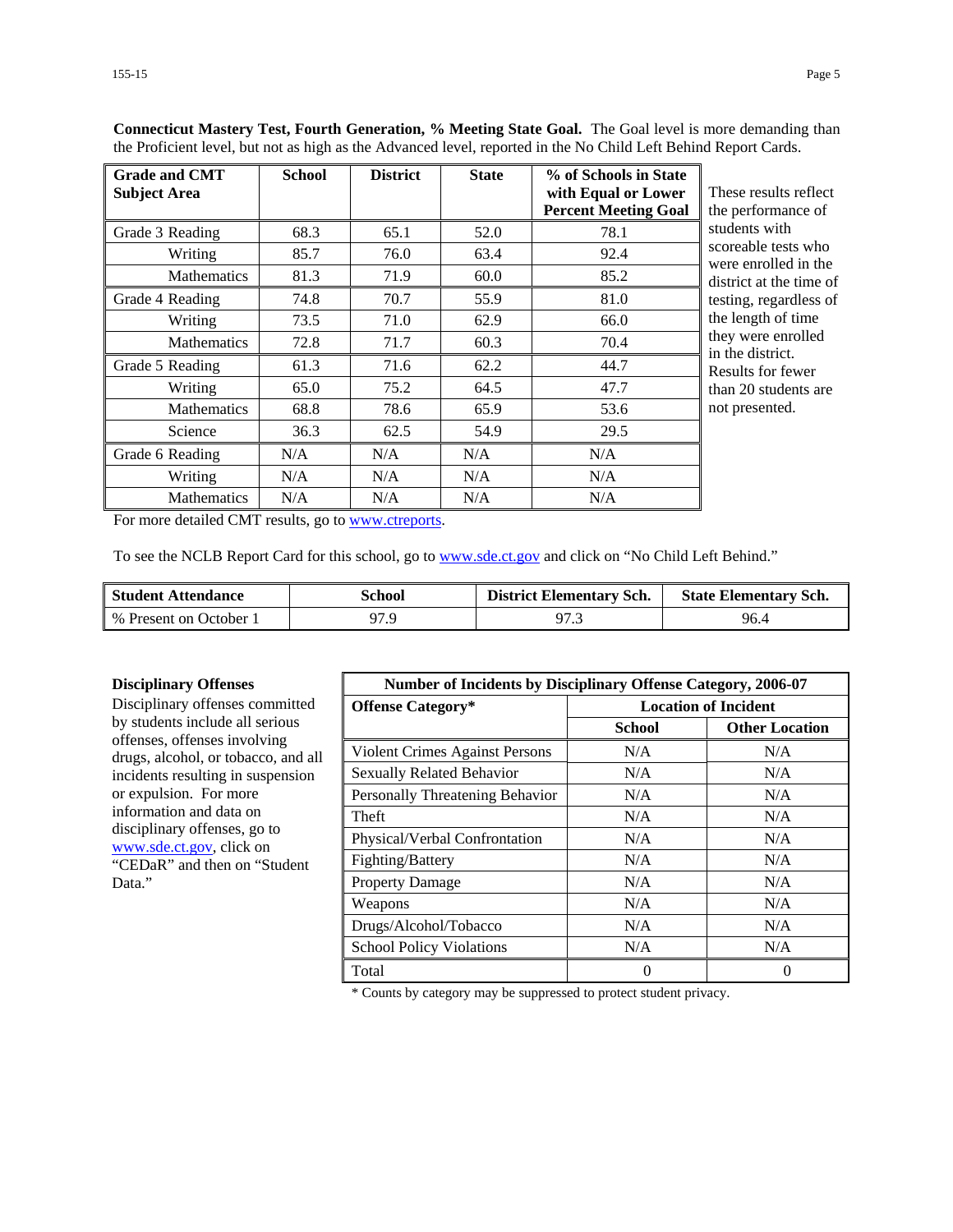The following narrative was submitted by this school.

Wolcott School is committed to continuous academic improvement in reading and mathematics achievement. Toward this end, we are will use this year to focus on implementation of West Hartford's District Improvement Plan (DIP). Specifically, our faculty will be given staff development time to study and implement the following strategies/initiatives: identifying priority standards for each academic area, the formal study of Common Formative Assessments, Scientific Research Based Intervention (SRBI) strategies, Marzano's Nine Effective Teaching Strategies, the Sheltered Instruction Observation Protocol (SIOP), and various differentiation strategies. In an effort to promote healthy lifestyle habits, a committee of parents, teachers and the school nurse have developed a comprehensive school health policy. The policy has been printed in brochure form and distributed to parents. The policy establishes guidelines for snacks that are sent to school, appropriate foods for birthday recognition, and books and websites parents may use as resources.

Finally, a survey of students revealed that they were concerned about bullying behaviors exhibited by some of their peers. Our Caring School initiative has been designed to address this concern. Also, students may access the Peer Mediation Program to resolve a problem. They may access the Respect and Responsibility program to learn the skills that will help them deal with unsafe or unacceptable peer behavior. Finally, we are committed to implementing George Sugai's Positive Behavioral Support (PBS) model at our school. PBS is a proactive approach to managing student behavior and creating a positive school environment.

#### **SUPPLEMENTAL SCHOOL INFORMATION**

The space below was optionally used by this school to describe aspects of the school not presented elsewhere in the profile.

This year, we received numerous grants from the Foundation for West Hartford Public Schools. These grants were submitted by individual teachers and were designed to enhance the instructional program across all academic areas. Specifically, through these grants we will be able to purchase non-fiction books, bring in master teachers and support a number of technology based initiatives. Through a district wide grant, our school is able to offer Spanish language instruction to all students on a bi-weekly basis. Teachers work cooperatively to integrate the Spanish language curriculum with the general academic curriculum.

Andrew Mayo, our instrumental music teacher, was chosen West Hartford Teacher of the Year. Andy is a graduate of Princeton University. He was a regular classroom teacher in an urban school setting as part of the Teach for America Program. He received a Master's Degree in Music Education from The Hartt School of Music and has been a tireless advocate for all children. Because of Andy's efforts, Wolcott School's performance ensembles represent every aspect of our richly diverse student body. This marks the third time in four years that a Wolcott School teacher has been selected for this honor.

Last year, our school adopted a program designed to meet the needs of children with autism. The Applied Behavioral Analysis Program is a district wide program housed at our school and is a welcomed addition. This year, we added a Special Needs program to our school. The opportunity to include all types of learners in classrooms strengthens our instructional program and our school.

Our comprehensive school website is located at 'wolcottelementary.com'. The web site is a continuously evolving reflection of student achievement, helpful parent information and classroom based web pages.

Our school offers a wide variety of extra curricular activities. These include: Student Council, The Student Editorial Board, Jazz Ensemble, Drum Choir, Music Composition and The Runner's Club.